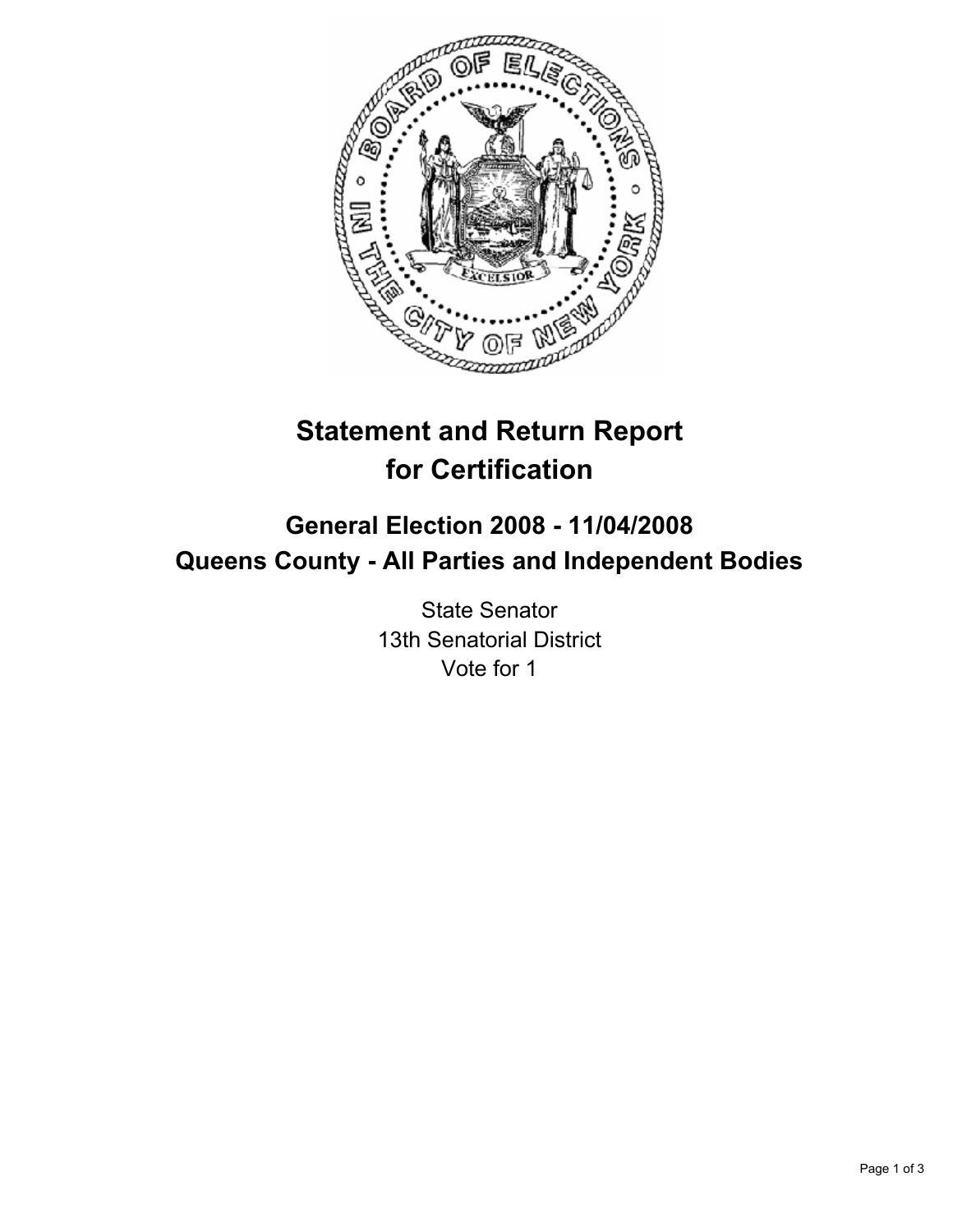

## **Assembly District 34**

| <b>PUBLIC COUNTER</b>               | 21,035 |
|-------------------------------------|--------|
| <b>EMERGENCY</b>                    | 30     |
| ABSENTEE/MILITARY                   | 431    |
| AFFIDAVIT                           | 770    |
| <b>Total Ballots</b>                | 22,415 |
| HIRAM MONSERRATE (DEMOCRATIC)       | 13,795 |
| HIRAM MONSERRATE (WORKING FAMILIES) | 587    |
| <b>JOHN SABINI (WRITE-IN)</b>       |        |
| ROBERT M ANDERSON (WRITE-IN)        |        |
| <b>Total Votes</b>                  | 14,384 |
| Unrecorded                          | 8.031  |

# **Assembly District 35**

| PUBLIC COUNTER                      | 19,439 |
|-------------------------------------|--------|
| <b>EMERGENCY</b>                    | 25     |
| ABSENTEE/MILITARY                   | 472    |
| AFFIDAVIT                           | 747    |
| <b>Total Ballots</b>                | 20,751 |
| HIRAM MONSERRATE (DEMOCRATIC)       | 13,932 |
| HIRAM MONSERRATE (WORKING FAMILIES) | 357    |
| <b>Total Votes</b>                  | 14,289 |
| Unrecorded                          | 6.462  |

### **Assembly District 36**

| <b>PUBLIC COUNTER</b>               | 144 |
|-------------------------------------|-----|
| <b>EMERGENCY</b>                    |     |
| ABSENTEE/MILITARY                   | 8   |
| AFFIDAVIT                           |     |
| <b>Total Ballots</b>                | 157 |
| HIRAM MONSERRATE (DEMOCRATIC)       | 90  |
| HIRAM MONSERRATE (WORKING FAMILIES) |     |
| <b>Total Votes</b>                  | 92  |
| Unrecorded                          | 65  |

## **Assembly District 39**

| <b>PUBLIC COUNTER</b>               | 18,730 |
|-------------------------------------|--------|
| <b>EMERGENCY</b>                    | 64     |
| ABSENTEE/MILITARY                   | 326    |
| AFFIDAVIT                           | 674    |
| <b>Total Ballots</b>                | 19,912 |
| HIRAM MONSERRATE (DEMOCRATIC)       | 12,587 |
| HIRAM MONSERRATE (WORKING FAMILIES) | 498    |
| JOHN SABINI (WRITE-IN)              |        |
| PETER KOO (WRITE-IN)                | 2      |
| <b>Total Votes</b>                  | 13,088 |
| Unrecorded                          | 6,824  |